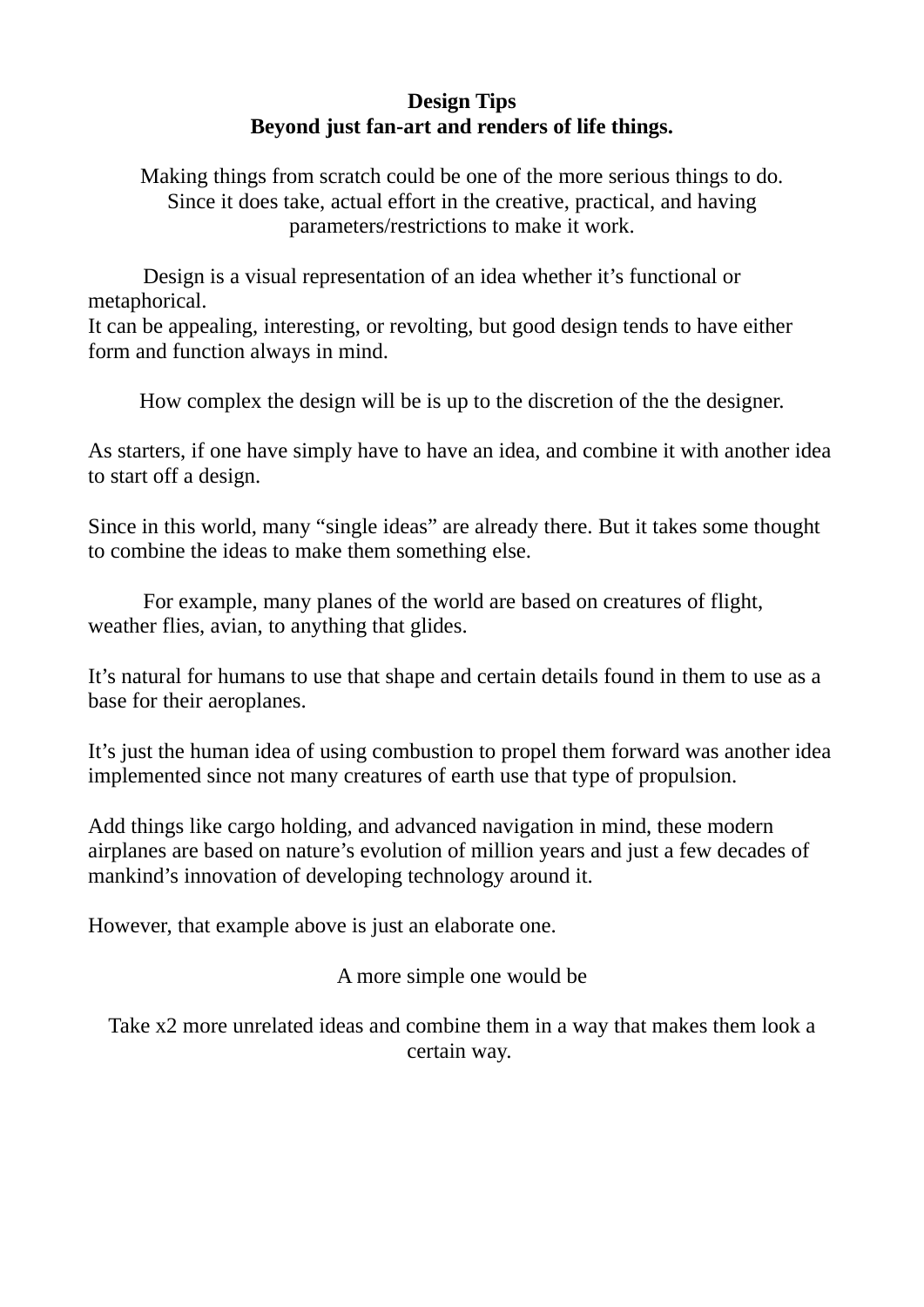## **A creative's job in design is to make two unrelated or more ideas and make them work out.**

But then again.

It doesn't always have to look "cool nor interesting". But should convey a message of what it's about.

Even goofy designs can be meaningful, interesting, "kool", distinct, but it has to be not boring and convey something.

In the digital world of Hawken and Soulsborne, there are plenty of just goofy and insane ideas that should not fly in our reality but it works in the respective world they come from.

Despite the "goofy" look and ideas, they tend to make sense and work out in the function, world building, and more importantly lore.



*Figure 1: Noob Tube, Microwave, TV head, the unit have many nicknames, but in some ways have become iconic enough for Hawken to be recognized for the style they try to make it.* 

In regards to "goofy" it's a bit of subjective term, since on paper the idea of a TV with limbs and guns in a more literal fashion might not be worth drawing but on the renders of a game, it somehow still works out.

Much like how a pug's face is,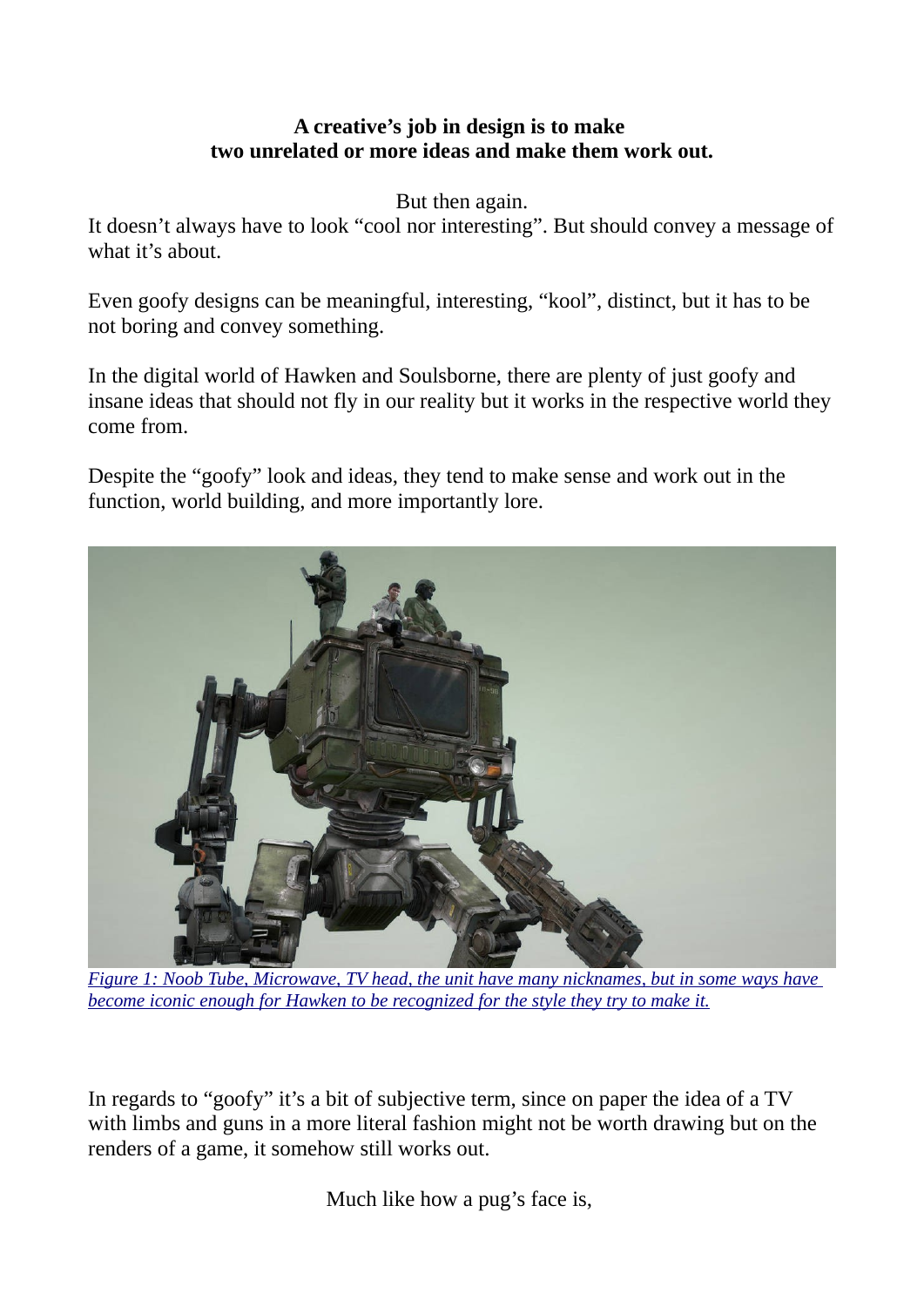

Figure 2: most of the time....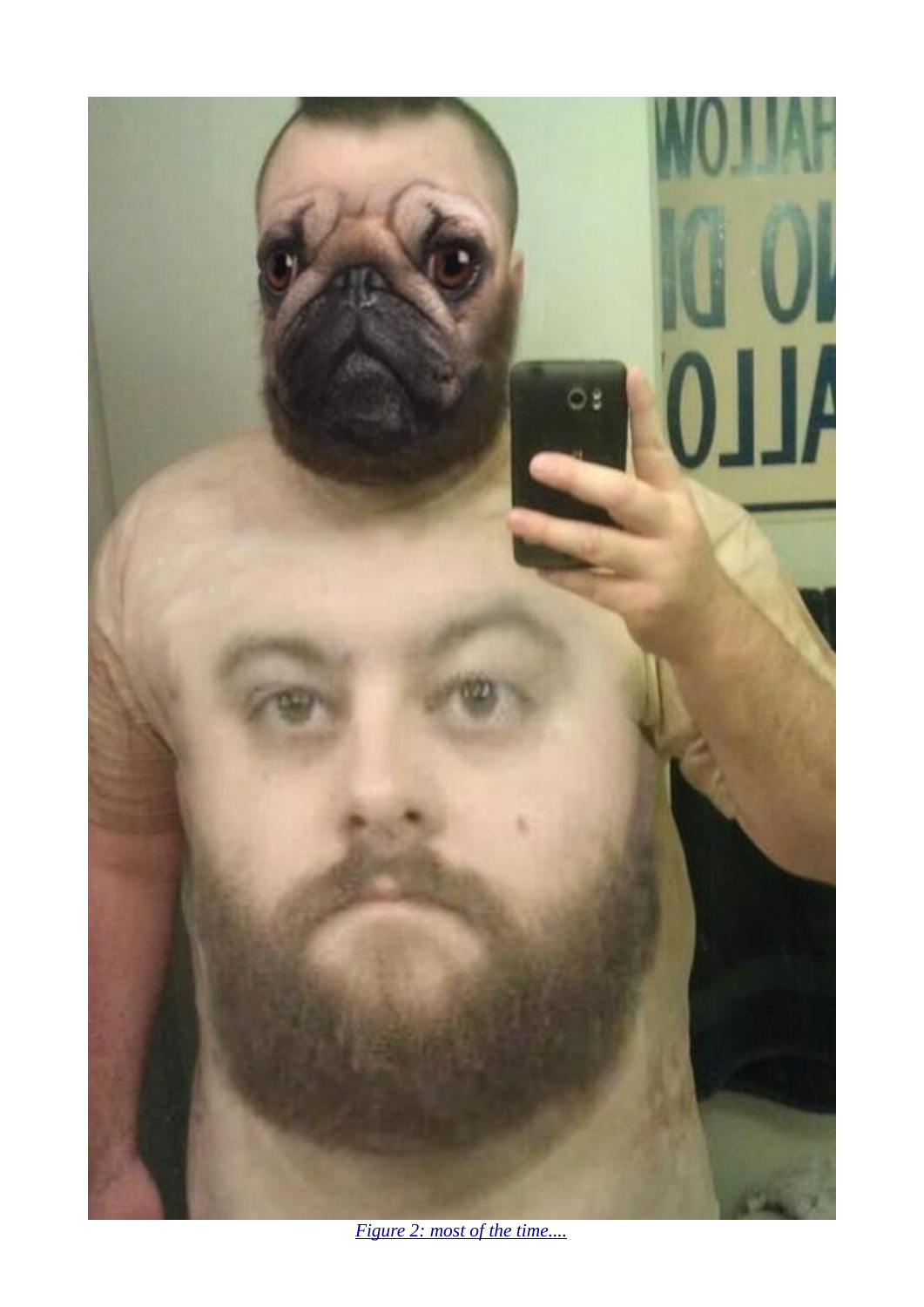Darksouls and the other related games in general have a bunch of cool looking characters and creature designs but, due to the context of the game, even the goofy and ungodly looking things tends to have a reason for them being there.



*Figure 3: \*like, Soulsborne have no shortage of horrors to unleash on players. Pick your nightmares literally….*

Some of the more "ungodly" enemies found in the game is about well..the warping of humanity's quest for immortality, but as seen, these half human and monster hybrids tends to be disproportionate, unelegant, off-putting on purpose to give a statement about the [underlying themes.](https://www.youtube.com/watch?v=QpV2IYSuMp8)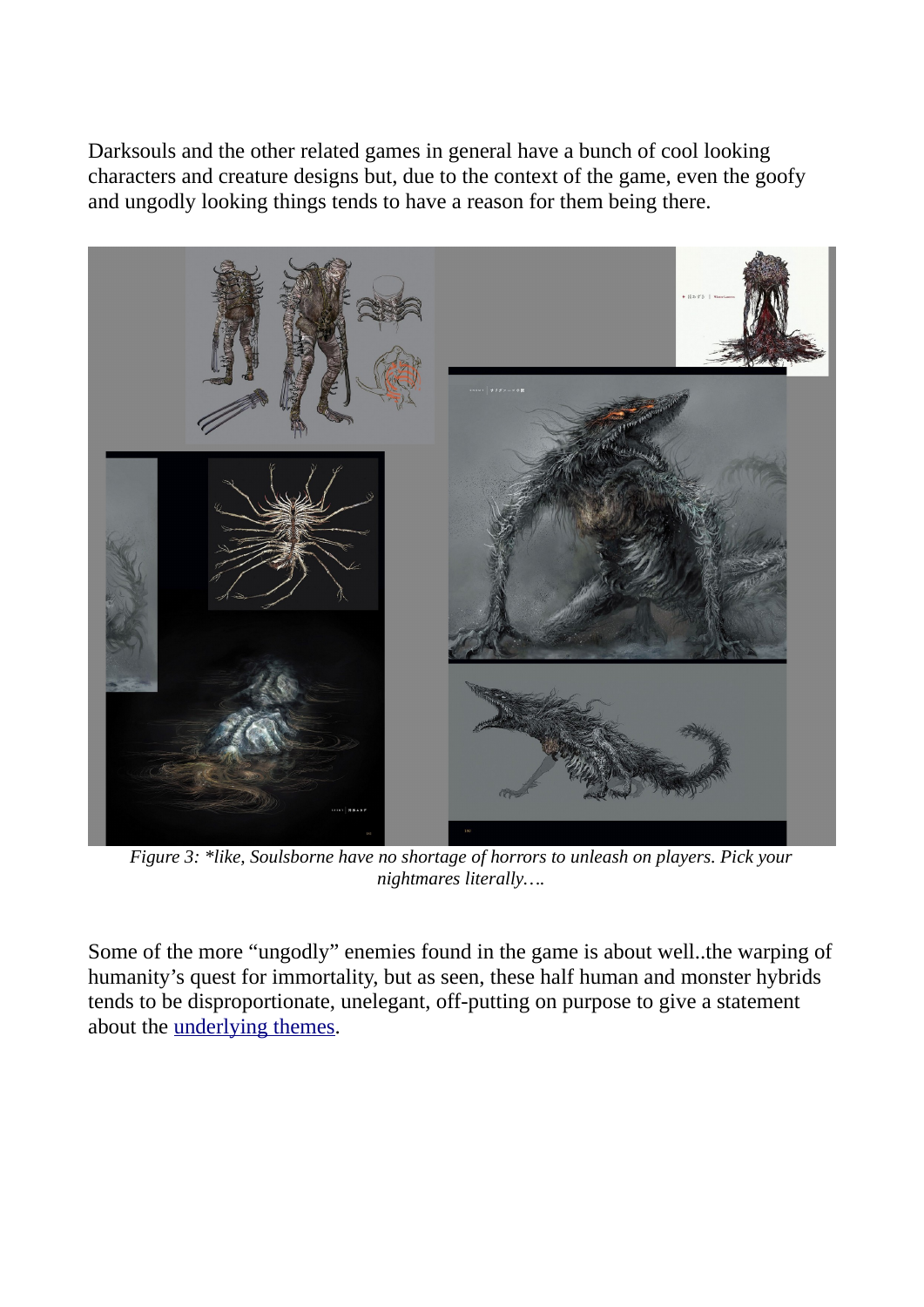## **A more technical idea of how design should be implemented would fall into the realm of product designers.**

Many people already know what a. toaster microwave shaver etc are.

But if your break those products down to their simple components or ideas, they are actual comprised of other things obviously.

Motors, Blades, Cables, Plastic shells, etc.

if reassembled but with different proportions, and functions in mind, the design might be the same.

Or, it could be farther removed from what it was made from before.

But most likely they have been improved, simplified.

This is just one of the fundamentals of design.

Form and Function is always at play when making a tangible product, since it has to function in the role it was intended, and the form should reflect that, the creative aspect comes when features or there lack of makes the product look appealing to the customers and clients, while still performing it's duties appropriately.